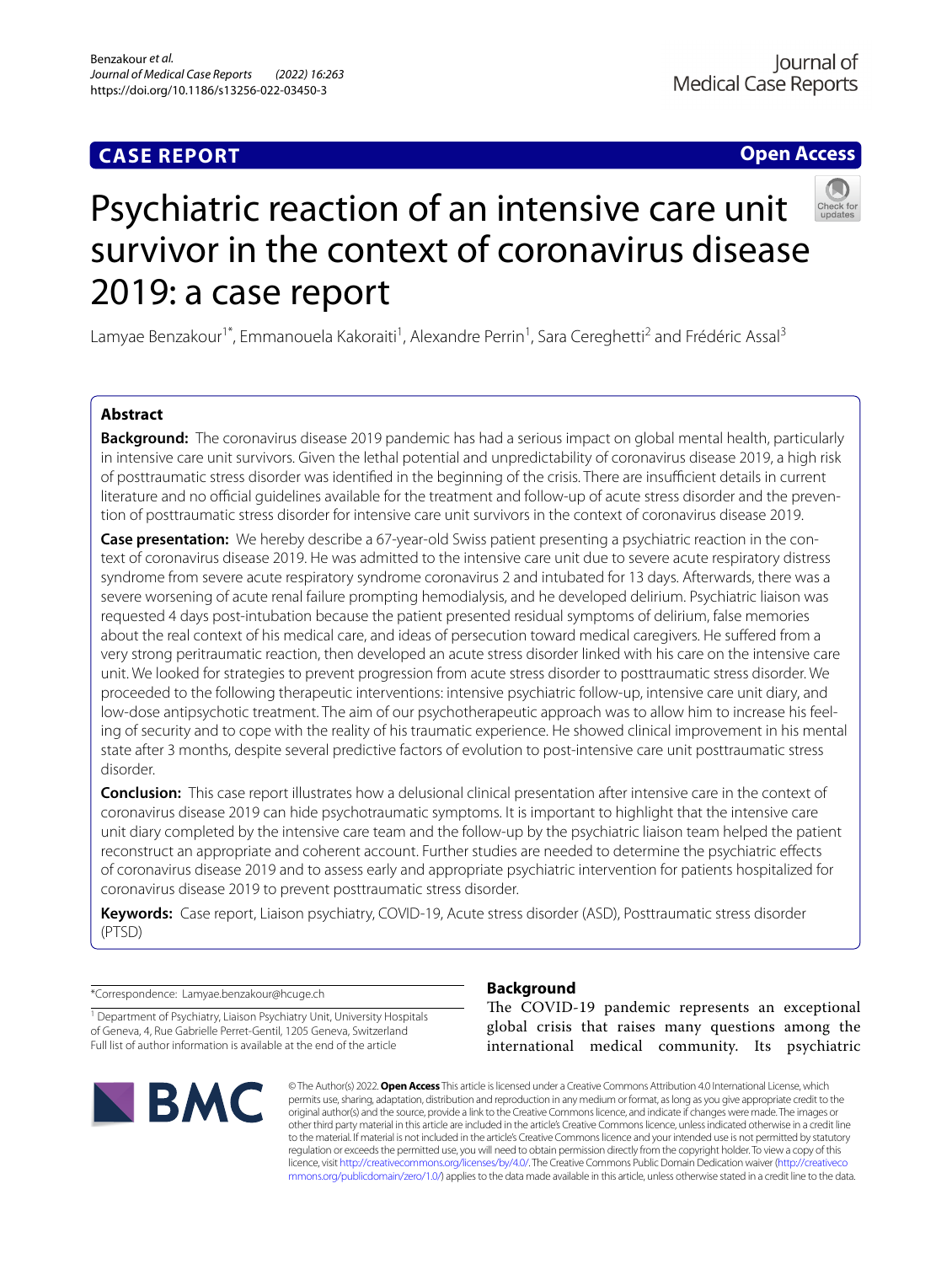consequences are still being explored. Given the lethal potential and the unpredictability of COVID-19, a high risk of posttraumatic stress disorder (PTSD) was identified in the beginning of the crisis  $[1]$  $[1]$ . It is estimated that 5% of patients severely afected by COVID-19 were admitted to an intensive care unit (ICU) [[2](#page-5-1)], and more than 80% of them developed delirium in one study  $[3]$  $[3]$ . Adult ICU survivors are at high risk of developing neuropsychiatric complications, such as post intensive care syndrome (PICS) at 19–22% [[4\]](#page-5-3). PICS constitutes new or worsening cognitive and/or psychiatric and/or physical functions, usually identifed in the period immediate following critical illness. Psychiatric manifestations of PICS include anxiety, depression, and posttraumatic stress disorder (PTSD) [[5\]](#page-5-4). PTSD can occur as a consequence of acute stress disorder (ASD). The latter is characterized by acute stress reactions that may occur in the initial month after a person is exposed to a traumatic event. The disorder includes symptoms of intrusion, dissociation, negative mood, avoidance, and arousal. Early identifcation and treatment of severe acute stress responses can have the additional beneft of limiting subsequent PTSD, which is diagnosed after 4 weeks of symptoms following exposure to trauma. The experience of the disease itself can be a traumatic event and lead to PTSD, and several risk factors of developing PTSD after a trauma event are known [[6\]](#page-5-5). Before the trauma event, peritrauma factors are history of disease, previous psychiatric disorders, and childhood traumas. During the trauma event, peritrauma factors include peritraumatic dissociation. After the trauma event, posttrauma factors are acute stress disorder, acute stress symptoms, anxiety, avoidance, and depression  $[6]$  $[6]$ . The risk of developing PTSD seems to be high for adults surviving COVID-19, with a rate of 28% reported in a recent study [\[7](#page-5-6)]. In this case report, we illustrate the direct and indirect efects of stress from COVID-19 on the mental health of a 67-yearold Swiss patient who was hospitalized in the ICU for COVID-19 and how this complex clinical situation with a high risk of developing PTSD was managed. This paper describes a complex case of acute COVID-19 in intensive care unit associated with psychiatric issues and its clinical follow-up at 3 months during the frst wave. This case is rare because it shows how direct and indirect efects of SARS-CoV-2 on the brain can interplay with the traumatic load related to the COVID-19 experience and how to manage the treatment with a 3-month follow-up. To the best of the authors' knowledge, there are no case reports to date describing acute stress disorder in a COVID-19 survivor.

# **Case presentation**

## **Patient information**

The reported patient was a 67-year-old Swiss man, married and father of two adult sons, living in Geneva with his wife. He used to work as a technical assistant at a government administration service, and he was retired but continued to be very active before his hospitalization. The patient had some risk factors for a severe form of COVID-19 because of his age (greater than 65 years), grade I obesity [body mass index (BMI) of 30.6  $\text{kg/m}^2$  at his admission], poorly controlled type 2 diabetes, cardiovascular history with arterial hypertension, and ischemic heart disease treated by angioplasty and stent. His usual treatment consisted of acetylsalicylic acid, atorvastatin, olmesartan + hydrochlorothiazide, dapagliflozin + metformin, liraglutide, pantoprazole, and allopurinol. Regarding his psychiatric history, the patient declared having presented a single depressive episode more than 10 years prior with a positive outcome after an unknown antidepressant treatment and follow-up by his general practitioner. He had never been hospitalized in psychiatry and had never had psychiatric follow-up, but according to his wife, he presented periods of hyperactivity, joyfulness, and decreased sleep alternating with periods of depressed mood, social withdrawal, and clinophilia. We understood by questioning the patient that he had never experienced a traumatic event according to the DSM-5: he had never had an experience that put him or someone close to him at risk of serious harm or death or developed posttraumatic stress disorder (PTSD) [\[8](#page-5-7)]. Regarding his family history, the patient's father had suffered from a Pick's disease (probably type C according to the descriptions) in the context of which he would have presented important psychiatric symptoms (behavior disorders with disinhibition, agitation, etc.).

#### **Symptoms of the patient and clinical fndings**

During his frst psychiatric evaluation 4 days post-intubation, the patient presented a complex clinical picture. On the frst examination, we observed some false memories and amnesia of the period spent in ICU. The patient was convinced that he was in Africa searching for his brother who was SARS-CoV-2 positive and also hospitalized in the same ICU. It is worth mentioning that the patient's brother had been hospitalized a week before him for SARS-CoV-2, thus our patient also expressed excessive feelings of guilt for probably having transmitted the virus to his brother, with the fear that he could die. He thought that he had been repatriated by helicopter from Africa, while in reality he had been driven by ambulance from his home to the emergency service because of asthenia and fever that had been ongoing for several days. He believed that he had almost died by drowning and that somebody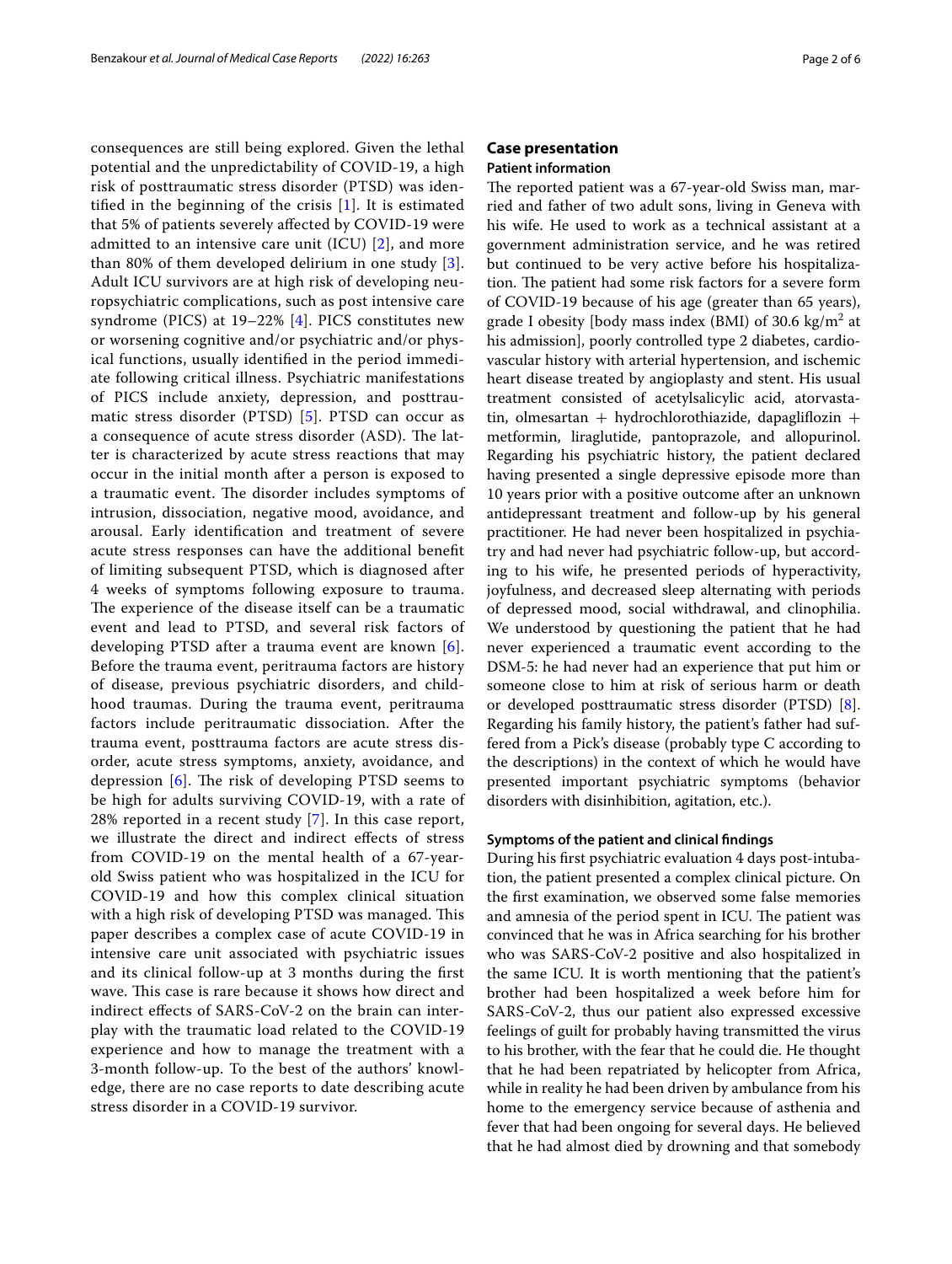had put a tube in his mouth to kill him. Furthermore, he was suspicious of some caregivers, convinced that he was maltreated and abused while interpreting some of his symptoms (pressure ulcers) in a delusional persecutive mode. He also sufered from false recognitions, believing that he had seen his wife working as a cleaner in the hospital and that she had taken on the post to be by his side. At first, he was convinced the delusions were true but then gradually started to question them. He was oriented in time and space and his speech was coherent. He had no more disturbance of his attention or his consciousness, nor a fuctuation of symptoms, despite the fact that in his medical fle he initially presented these symptoms the 4 frst days post-intubation, which fulflled the criteria for delirium. Three main hypotheses for the etiology of the delirium were evoked in this context: (1) PICS could be suspected, because of the physical symptoms (swallowing disorders, hypophonia), cognitive symptoms (amnesia, attention deficit, working memory impairment), and psychiatric symptoms (delusional symptoms, anxiety) following intensive care; (2) SARS-CoV-2-related encephalopathy because of the same symptoms through a mechanism of neurotropism of SARS-CoV-2; (3) acute renal failure. Follow-up by the liaison psychiatry consultation began the fourth day after extubation. We evaluated that he experienced a real risk of death while in the ICU, which validates the condition of a traumatic event before evoking psychotraumatic symptoms that we decided to look for. We found that he had intrusive thoughts linked with false traumatic memories of drowning followed by an aggression and that he did not remember the days in ICU. He presented with emotional lability, anxiety, and sadness. We noticed that his false memories were traumatic and characterized by a feeling of sufocation, possibly related to intubation. He felt insecure with the caregivers. He described fashbacks as if he was drowning again. He was very tense when questioned about the traumatic event. He had assault reactions and hypervigilance. He had some grandiose ideas, mostly noncongruent with the situation (that is, he wanted to initiate his own enterprise for at-home hemodialysis and bioproducts after leaving the hospital). His mood was depressed. He cried easily and felt guilty but without any suicidal ideations. There were no manic symptoms such as disinhibition, familiar contact, logorrhea, sleep disturbances, or mood swings. There was also no flight of ideas. There was distractibility. There was neither psychomotor agitation nor psychomotor slow-down.

#### **Timeline**

The patient was hospitalized for severe ARDS due to SARS-CoV-2 with bacterial infection and septic shock. Because of progressive worsening of respiratory symptoms with increased oxygen requirements, he was transferred to an intensive care unit (ICU) on the ffth day, where he was immediately intubated. During his stay in the ICU, he benefted from protective ventilation, three sessions of prolonged prone position, and curarization during the first 48 hours. The patient was sedated with midazolam, and a propofol relay was performed on the fourth day of ICU hospitalization. A ketamine trial failed at day 7 due to poor tolerance. Fentanyl was administered continuously until the 12th day, at which time all sedation was also stopped. The ICU hospitalization was complicated by progressive but severe worsening of acute renal failure, prompting temporary hemodialysis and a pulmonary septic shock with an undetermined infection requiring broad-spectrum antibiotic therapy. The patient was fnally extubated after 13 days of ICU hospitalization and transferred the next day to the internal medicine unit. An ICU diary was written daily during ICU hospitalization by medical students, as with all intensive care patients hospitalized for severe ARDS on SARS-CoV-2. During the frst days post extubation, he presented swallowing disorders and hypophonia. He also presented signifcant emotionality, anxiety, and sadness associated with false memories with delusional content. Thus, a psychiatric evaluation was requested.

#### **Diagnostic assessment**

We referred to the criteria of the Diagnostic and Statistical Manual of Mental Disorders (DSM-5) [[8\]](#page-5-7) to investigate the psychiatric diagnosis. In the beginning of the follow-up by the psychiatry liaison, and according to DSM-5, the symptomatology of the patient continued to partially fll the criteria of delirium, with quick disappearance of the disturbance in consciousness and attention (criterion A), fuctuation of symptoms (criterion B), and disturbance in cognition (criterion  $C$ ). The patient also developed several symptoms of acute stress disorder, according to DSM-5 criteria [\[8\]](#page-5-7), if we consider that the traumatic event was intensive care for ARDS and the intubation reinterpreted like drowning and associated with fear of death (criterion A). We found ten symptoms of criterion B (nine being needed for diagnosis of ASD): intrusion symptoms with recurrent, involuntary, and intrusive distressing memories of the traumatic event of his drowning (1); dissociative reactions with fashbacks (2); dissociative amnesia (3); intense and prolonged psychological distress when speaking about the traumatic event (4); negative mood (5); dissociative symptoms with an inability to remember an important aspect of the traumatic events partially caused by dissociative amnesia and, in other part, by chemical sedation in ICU (6); arousal symptoms with irritable behavior (7); hypervigilance (8); problems with concentration (9); exaggerated startle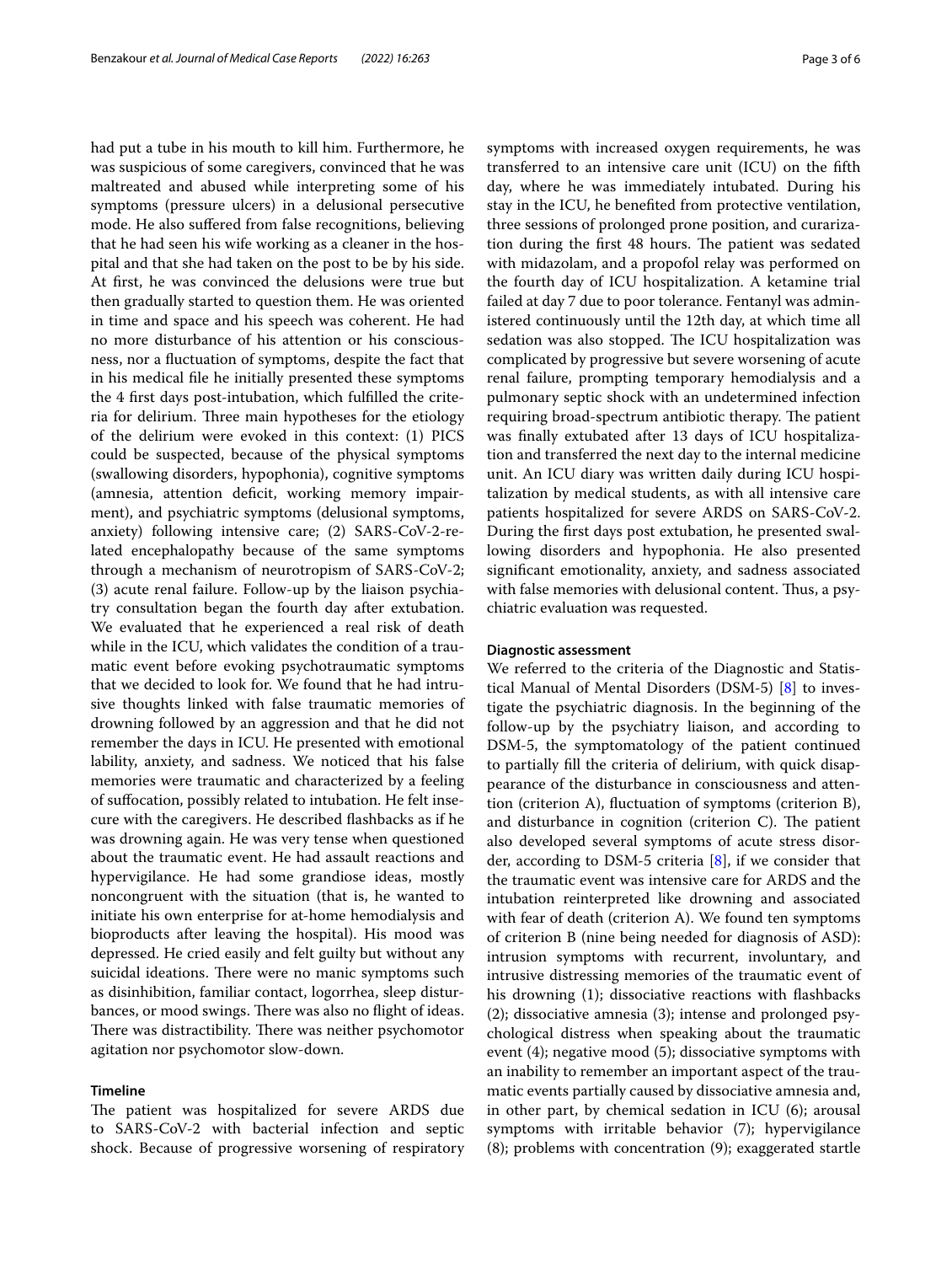response  $(10)$  (criterion B). The duration of the disturbance (symptoms in criterion B) was 21 days, extending from 3 days and 1 month after trauma exposure (criterion C). The disturbance caused clinically significant distress in this patient (criterion D), and the disturbance was not attributable to the physiological efects of a substance (criterion E): although the patient had received many types of drugs with risks of psychotropic adverse efects (sedative agents, antibiotics, and corticoids during the treatment of the ARDS), it could not be explained by these as it continued after they were stopped. Given the history of the depressive episode and the afective lability reported, our diferential diagnosis also included an eventual manic episode with mixed features (emotionality, emotional lability, excessive guilt, digressive speech, grandiose ideas). Nevertheless, he did not present other basic maniac symptoms (that is psychomotor acceleration, insomnia, and irritability). Thus, the aforementioned diagnostic was ruled out. In the context of a systematic screening test among patients hospitalized in the University Hospital of Geneva (HUG) due to SARS-CoV-2, patients were systematically evaluated on the following scales during the sanitary crisis to promote early management of psychological manifestations related to COVID-19 and a preventive approach: Peritraumatic Dissociative Experiences Questionnaire to assess peritraumatic dissociation (PDEQ) [[9\]](#page-5-8), PTSD Check List to assess PTSD (PCL-5) [\[10\]](#page-5-9), and Hospital Anxiety and Depression Scale (HADS), which helps to discriminate psychic from physical symptoms in patients who suffer from physical symptoms  $[11]$  $[11]$ . The patient's scores at four days post-intubation weer 39 for PDEQ (cutoff  $> 15$ ), 14 for PCL-5 (cutoff  $> 32$ ), 5 for HADS-Anxiety (cutoff  $>$  11), and 0 for HADS-Depression (cutoff  $>$  11). The peritraumatic dissociation assessed by the high score on the PDEQ scale indicated an important risk of PTSD [\[9](#page-5-8), [12\]](#page-5-11).

#### **Therapeutic interventions**

Little information and few guidelines are currently available in medical literature for the prevention of PTSD in ICU survivors in the context of COVID-19. Given the high risk of PTSD detected by a history of depressive episode, ASD [\[6](#page-5-5)], peritraumatic dissociation as assessed by the high PDEQ score [\[12](#page-5-11)], long duration of intubation and sedation (13 days of intubation and 12 days of sedation for this patient)  $[4]$  $[4]$ , and false memories and amnesia of his intensive care [\[13](#page-5-12)], we looked for strategies to prevent progression from ASD to PTSD. We proceeded to the following therapeutic interventions: intensive psychiatric follow-up (three times per week), use of the ICU diary written by the intensive care team, and low-dose antipsychotic treatment with quetiapine 50 mg twice daily with an anxiolytic goal. The aim of our psychotherapeutic approach, which was successful, was to allow him to increase his feeling of security and to cope with the reality of his traumatic experience to reconstruct a coherent and appropriate account of what he experienced when he was in the ICU.

#### **Follow‑up and outcomes**

In the course of 3 weeks after the onset of the care by the psychiatry liaison consultation, we noticed a signifcant improvement of psychiatric symptoms with complete resolution of the acute stress disorder. On the other hand, there were no further signs of delirium. The patient remembered his delusional thoughts and made a clear distinction between his symptoms and reality. He was astonished by his conviction concerning the delusional ideas during the episode and of the proportion of emotional reaction to these ideas. He retained the memory of sufering from chocking but no longer by drowning as in the beginning, but realized it was instead because of SARS induced by SARS-CoV-2. He was helped by reading his ICU diary, which was written daily by medical students and provided to him after his release from intensive care. He understood the successive steps of his care in ICU. That helped him to understand the duration and nature of the diferent steps of his medical care: 13 days of intubation and then post-intubation chemical sedation, which was slowly decreased from the 11th day, information about his renal failure and hemodialysis, the slow improvement of his attention and consciousness, the nursing care for his toilet needs, and the medical information given to his wife. He came to understand his medical situation and the medical and nursing care that helped him. In view of the favorable evolution of the physical and psychiatric condition of the patient, he was transferred to the rehabilitation unit with a deescalation of psychiatric interventions. He benefted there from a neuropsychological assessment 7 weeks after his admission, which revealed some nonspecifc light to moderate attentional defcits and an alteration of working memory. The intensive psychiatric interviews and quetiapine treatment were progressively stopped after full remission of symptoms. The final psychiatric evaluation was 3 months after the beginning of the follow-up, when he was stable and psychiatrically asymptomatic. Three months after the beginning of his follow-up, he again flled out the questionnaires for HADS anxiety and depression and PCL-5 and received the following scores: HADS-Anxiety: 3, HADS-Depression: 1; PCL-5: 9.

### **Discussion**

There are insufficient details in literature and no official guidelines available for the treatment of psychiatric symptoms in ICU survivors in the context of COVID-19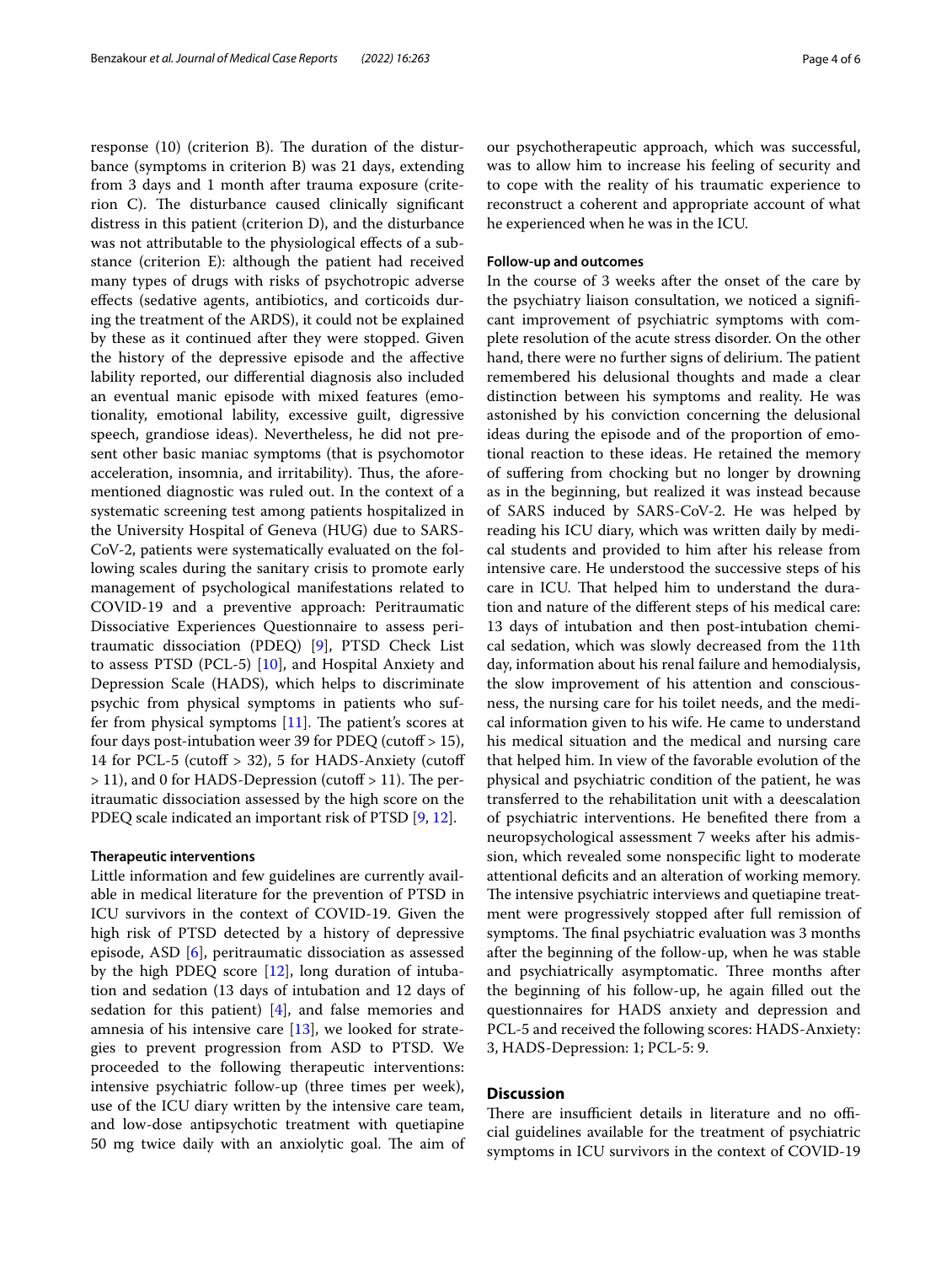and the prevention of PTSD. Despite initial very severe psychiatric symptoms, and a high risk of PTSD, this patient had a very favorable and quick clinical improvement that was confrmed at 3 months. He benefted from the psychiatry liaison consultation and the ICU diary written by the intensive care team. This evolution was verifed through good evaluation conditions: follow-up for 3 months, allowing a perspective on the patient's progress, a frst early evaluation 4 days after extubation, and the objectifcation of the psychic state as neurocognitive by the repeated use of validated psychometric tests. This case report illustrates the complexity of the still understudied psychiatric manifestations associated with severe forms of COVID-19. We could have considered that this patient had only a delirium without considering traumatic aspects, although it seems to have been important and useful for the patient to have his traumatic experience recognized. This case highlights that early psychiatric intervention in ICU survivors for COVID-19 reduces the risk of long-term psychiatric issues linked to traumatic efects of COVID-19.

The limitation of the management of this patient is not having proposed a more specifc trauma intervention, such as a protocol on recent event of eye movement desensitization and reprocessing (EMDR), to prevent an evolution in the future to PTSD [\[14\]](#page-5-13) and not to have investigated more protective factors for PTSD and the posttraumatic growth component, which could also help to explain this good evolution. Some recently published data showed encephalopathy manifesting with confusion and delusion in the early stage of SARS-CoV-2 infection [[1\]](#page-5-0), presumably due to the neurotropism of SARS-CoV-2 [[15\]](#page-5-14). Other data indicate a significant traumatic effect of the experience of SARS-CoV-2 infection, with evolution to PTSD in 28% of adults surviving COVID-19  $[7]$  $[7]$ . The case of this patient shows the complexity of the psychiatric efects of COVID-19 because of the entanglement of physical symptoms due to immunoinfammatory mechanisms and psychiatric symptoms due to stress. This patient was objectively exposed to a death threat experience in the context of his hospitalization in the ICU for a severe form of COVID-19, a circumstance that qualifes as a traumatic event. After extubation, he sufered from delirium with false memories. Traumatic memory has been well investigated, and some mechanisms of dissociation can explain peritraumatic amnesia but also some false memories  $[14]$ . The dissociation symptoms could underlie the impaired encoding of traumatic memory [[16\]](#page-5-15), which increases the risk of PTSD  $[12]$ . The mechanisms that can be involved in false memories for this patient can be both the chemical sedation and the dissociation, both of which are known to increase the risk of post-ICU PTSD [\[4](#page-5-3), [5\]](#page-5-4).

The patient was reevaluated by psychiatric interview at 3 months after the episode. He noted that it was a very intense experience that changed his point of view on life in a positive way, suggesting a posttraumatic growth component. He expressed his gratitude for the care provided by the psychiatry liaison consultation team.

#### **Conclusion**

The COVID-19 pandemic has had a serious impact on global mental health, especially in ICU survivors. There are insufficient details in literature and no official guidelines available for the treatment and follow-up of ASD and prevention of PTSD in the context of COVID-19. This case report illustrates how a delusional clinical presentation after intensive care can hide psychotraumatic symptoms that should be systematically looked for after intensive care. The systematic screening for symptoms of peritraumatic dissociation for this patient helped us to identify the risk of PTSD. Early intervention by psychiatry liaison consultation with intensive psychiatric followup, use of the ICU diary written by the intensive care team, and low doses of antipsychotic prevented development of PTSD at 3 months in this patient. Further studies are needed on the psychiatric efects of COVID-19 and how to avoid PTSD in ICU survivors of SARS-CoV-2.

#### **Abbreviations**

ARDS: Acute respiratory distress syndrome; ASD: Acute stress disorder; BMI: Body mass index; DSM5: Diagnostic and Statistical Manual of Mental Disorders; HADS: Hospital Anxiety and Depression Scale; HUG: University Hospital of Geneva; ICU: Intensive care unit; PCL-5: PTSD Check List; PDEQ: Peritraumatic Dissociative Experiences Questionnaire; PICS: Post intensive care syndrome; PTSD: Posttraumatic stress disorder.

#### **Acknowledgements**

Not applicable.

#### **Author contributions**

LB was a major contributor in writing the manuscript. EK contributed to a part of the case report and the literature review. AP, SC and FA edited the manuscript. All authors approved the manuscript.

#### **Funding**

None.

#### **Availability of data and materials**

Not applicable.

#### **Declarations**

#### **Ethics approval and consent to participate** Not applicable.

#### **Consent for publication**

Written informed consent was obtained from the patient for publication of this case report and any accompanying images. A copy of the written consent is available for review by the Editor-in-Chief of this journal

#### **Competing interests**

The authors declare that they have no competing interests